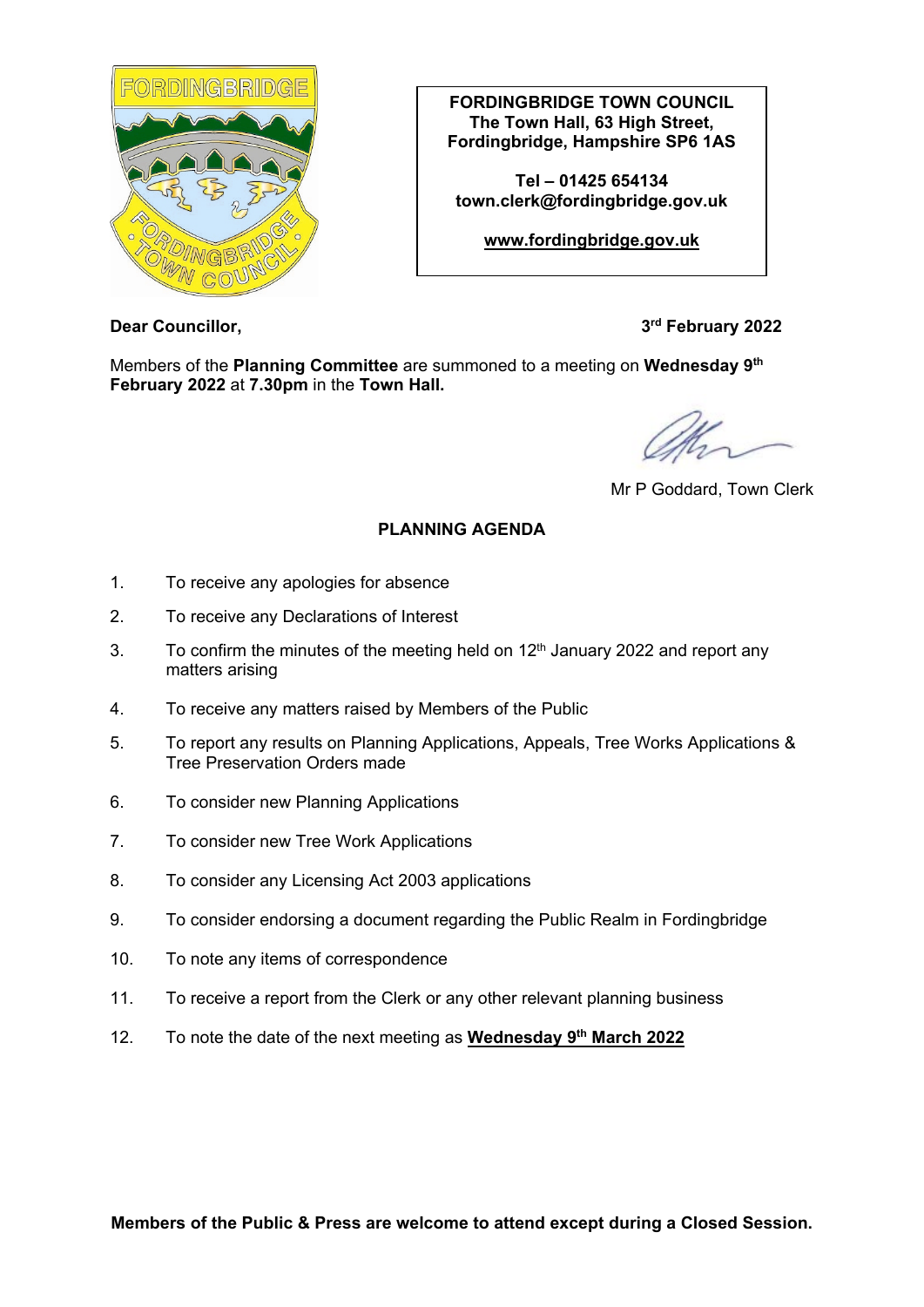## **CURRENT PLANNING APPEALS**

#### **No current planning appeals.**

### **NEW APPLICATIONS**

| <b>APPLICATION NO:</b>                                                                                                              | HCC/2022/0028                                                                                                                                                                          |
|-------------------------------------------------------------------------------------------------------------------------------------|----------------------------------------------------------------------------------------------------------------------------------------------------------------------------------------|
| SITE:                                                                                                                               | Ringwood & Fordingbridge Skip Hire, Courtwood Farm, Court Hill,<br>Sandleheath SP6 1QD                                                                                                 |
| DESCRIPTION:                                                                                                                        | Alterations to the site layout (as approved under<br>APP/Q1770/W/18/3197963); new drainage scheme; change of use<br>from access track to operational yard area in south-eastern corner |
| APPLICANT:                                                                                                                          | Ringwood & Fordingbridge Skip Hire                                                                                                                                                     |
| <b>IPRESENTED BY:</b>                                                                                                               | <b>Cllr Paton</b>                                                                                                                                                                      |
| For details of this application please click on the following link:<br>https://planning.hants.gov.uk/Planning/Display/HCC/2022/0028 |                                                                                                                                                                                        |

#### **Details of the following applications can be viewed at [http://planning.newforest.gov.uk/online](http://planning.newforest.gov.uk/online-applications/)[applications/](http://planning.newforest.gov.uk/online-applications/)**

| <b>APPLICATION NO:</b> | 21/10658                                                                                                                                                                                                                                                                                                                            |
|------------------------|-------------------------------------------------------------------------------------------------------------------------------------------------------------------------------------------------------------------------------------------------------------------------------------------------------------------------------------|
| TYPE:                  | <b>Full Planning Permission</b>                                                                                                                                                                                                                                                                                                     |
| SITE:                  | UNIT 1, 1 BRIDGE STREET, FORDINGBRIDGE SP6 1AH                                                                                                                                                                                                                                                                                      |
| DESCRIPTION:           | Use of first & second floor as 3 flats; retain existing Class E<br>(formerly including class A1/A2 use and offices) on ground floor;<br>remodelling of rear ground floor to create residential unit 4;<br>extension to form staircase to first floor; bin & cycle store; external<br>alterations to windows & doors (Retrospective) |
| APPLICANT:             | Mr Gulabakh - Hants Developments Ltd                                                                                                                                                                                                                                                                                                |
| <b>PRESENTED BY:</b>   | <b>Cllr Lewendon</b>                                                                                                                                                                                                                                                                                                                |
|                        | For details of this application please click on the following link: view online here                                                                                                                                                                                                                                                |

| <b>APPLICATION NO:</b>                                                               | 22/10068                                                                                  |
|--------------------------------------------------------------------------------------|-------------------------------------------------------------------------------------------|
| <b>TYPE:</b>                                                                         | <b>Full Planning Permission</b>                                                           |
| SITE:                                                                                | KINGFISHER COTTAGE, SALISBURY ROAD, BURGATE,<br><b>FORDINGBRIDGE SP6 1LX</b>              |
| DESCRIPTION:                                                                         | Use of existing leisure building as annex to main dwelling; windows<br>to south elevation |
| APPLICANT:                                                                           | <b>Mr Pritchard</b>                                                                       |
| <b>PRESENTED BY:</b>                                                                 | <b>Cllr Mouland</b>                                                                       |
| For details of this application please click on the following link: view online here |                                                                                           |

| APPLICATION NO:                                                                      | 21/11705                                                          |
|--------------------------------------------------------------------------------------|-------------------------------------------------------------------|
| TYPE:                                                                                | <b>Full Planning Permission</b>                                   |
| SITE:                                                                                | MERRIE LEAS, FRYERN COURT ROAD, BURGATE,<br>FORDINGBRIDGE SP6 1ND |
| DESCRIPTION:                                                                         | Cladding of existing metal gate; timber fencing (Retrospective)   |
| APPLICANT:                                                                           | <b>Childs</b>                                                     |
| <b>PRESENTED BY:</b>                                                                 | <b>Cllr Adams</b>                                                 |
| For details of this application please click on the following link: view online here |                                                                   |